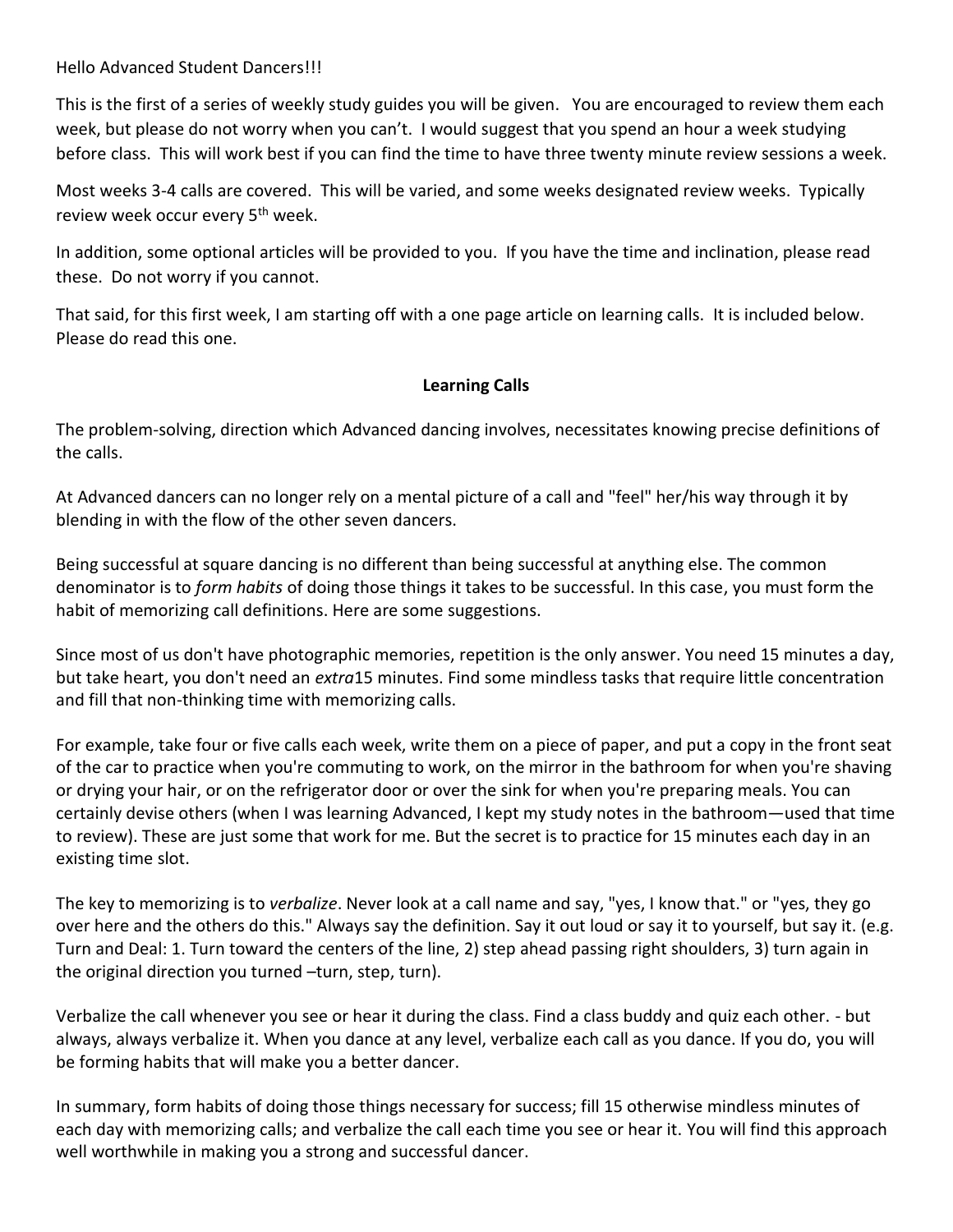Go forth and *verbalize*.

#### **Week 1 Study Guide Redwood Rainbows Advanced Class—Fall 2017**

Please note that some weeks a Plus call (and sometime a Mainstream call) that you already know, will be given attention to build your skill with that call.

#### **Calls covered in Week 1:**

- Wheel Thru
- ¼ Thru
- Turn and Deal
- Pass the Sea
- Transfer the colum

Naming Convention: **Belles and Beaus**

Plus, Focus Call: **Follow Your Neighbor**

#### **Belles and Beaus Naming Convention** (technically not a call)

In a couple, the dancer on the left is the "Beau", and the dancer on the right is the "Belle". More generally:

- **Beau:** each dancer who has their right hand toward the center of a couple is a Beau.
- **Belle:** each dancer who has their left hand toward the center of the couple is a Belle.

Note that many Advanced calls are defined using the terms Bell and Beau (see Wheel Thru below).

## **Call Definitions For Week 1**

## **1/4 Thru and 3/4 Thru**

## **Note we will cover 1/4 Thru in week 1 and the rest of the 1/4 Thru Family week 2**

1/4 Thru is part of the swing thru family, and as such always starts with a right.

Short definition:

- 1) Those who are holding right hands turn 1/4 (feels like hinge)
- 2) Those who can, trade with the left hand

Swing Thru is 1/2 right, then 1/2 left. 1/4 Thru is 1/4 right, then 1/2 left.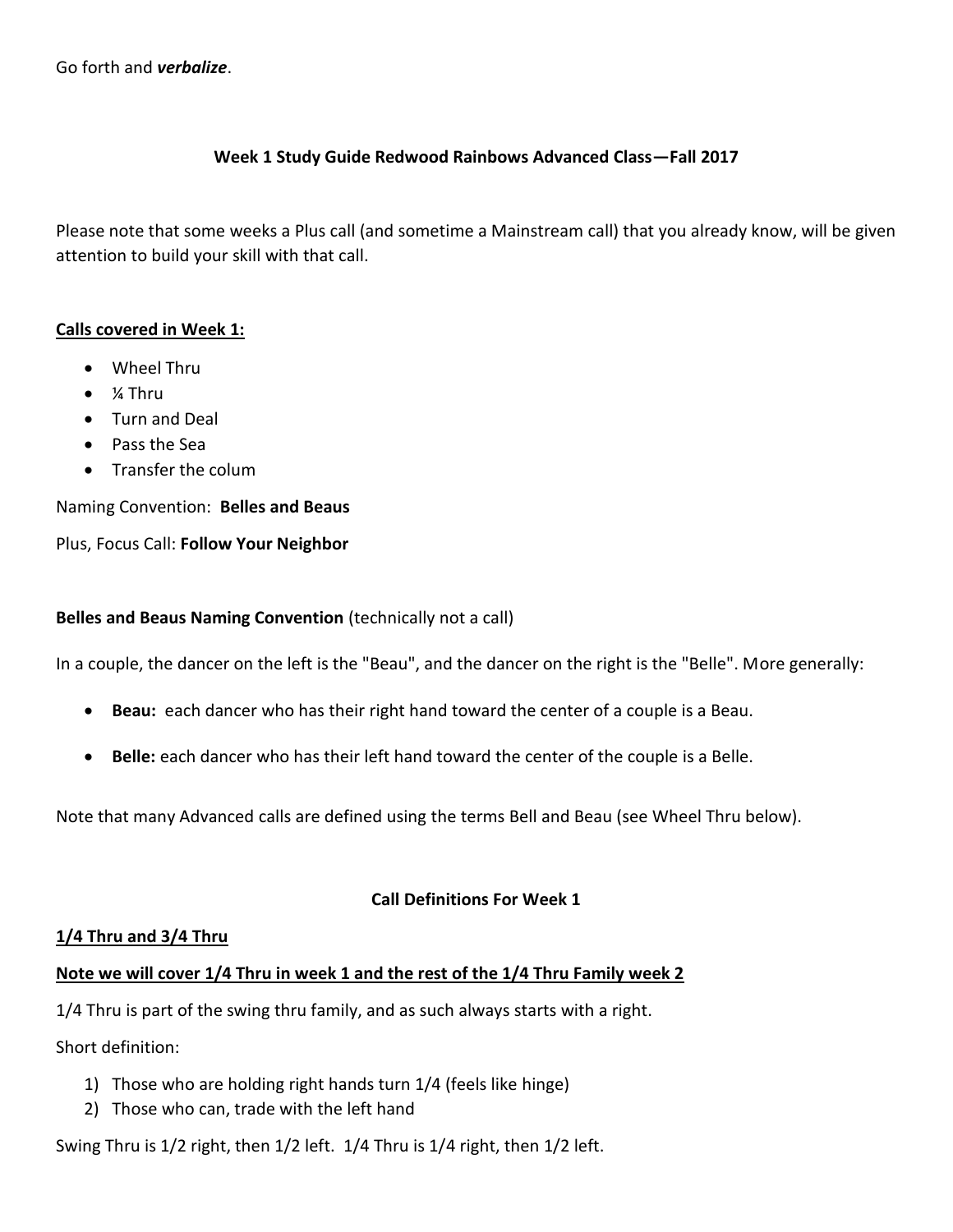From a 4-dancer formation such as a R-H Mini-Wave Box, or other applicable formations.

- 1. Those who can *Right* Arm Turn 1/4 (or ¾ for ¾ thru);
- 2. those who meet and can Left Arm Turn 1/2.

Ends in a Wave. This is a 2-part call.

| From a Right Handed Mini-Wave Box: |                             |                                              |  |  |
|------------------------------------|-----------------------------|----------------------------------------------|--|--|
| $\square$ $\oplus$<br>⊕ (⊟)        | 0 1 1 0                     | <b>⊙ ⊟ ⊡</b> ⊙                               |  |  |
| before<br>$1/4$ Thru               | after<br>Right Arm Turn 1/4 | after<br>Centers Left Arm Turn 1/2<br>(done) |  |  |

**Notes:**

- **1/4 (or 3/4) Thru** always starts with the *Right* hand. From Parallel L-H Waves, only the Centers can do the call.
- **1/4 Thru** and **3/4 Thru** are in the **Swing Thru** family. These calls all start with the right hand. A **1/4 Thru** is a Swing Thru but only turn 1/4 for the first part. Similarly, a **3/4 Thru** is a Swing Thru but turn 3/4 for the first part. Swing Thru can be thought of as a **2/4 Thru**.
- Keep your squares tight. **1/4 Thru** requires that dancers keep their formations tight since the call is very difficult to do from Waves that are far apart!
- On **1/4 Thru**, be sure to turn precisely 1/4 for the first part. A common mistake is to turn more than 1/4.
- On **3/4 Thru**, think "half then a quarter more" for the Arm Turn 3/4.
- The first part of **1/4 Thru** is an Arm Turn 1/4, which is not the same as a Hinge. **1/4 Thru** cannot be done from formations such as Back-to-Back Couples.
- The most common starting formation is Parallel R-H Waves. As such, when we teach **1/4 Thru**, we emphasize the following:
	- o Work with the four dancers in your Box; and
	- $\circ$  Trailers meet each other for the Left Arm Turn 1/2. (This hint helps dancers from overshooting the Right Arm Turn 1/4.)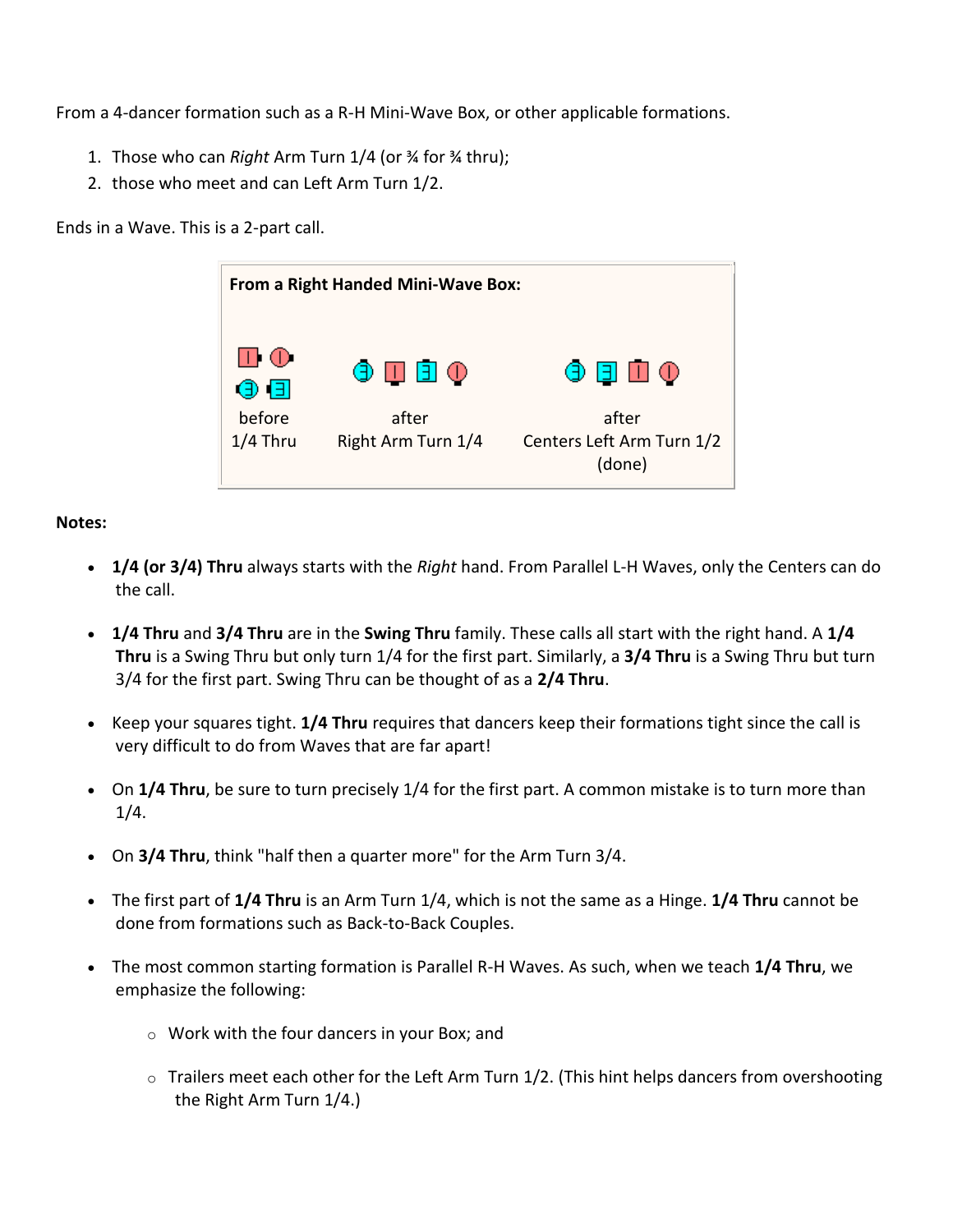## On **3/4 Thru**,

- $\circ$  Cast % by the right, then 1/2 by the left.
- $\circ$  For the 3/4 turn, think "half then a quarter more" or, count three walls.

#### **Left 1/4 (or 3/4) Thru**:

Start with the left hand instead of the right hand. That is, Those who can *Left* Arm Turn 1/4 (or 3/4); those who meet and can *Right* Arm Turn 1/2.

**[Grand 1/4 \(or 3/4\) Thru](https://www.ceder.net/def/grand14thru.php?language=usa)**: From R-H Columns or other applicable formations. Everyone who can Right Arm Turn 1/4 (or 3/4); Then, Everyone who can Left Arm Turn 1/2. **Grand 1/4 (or 3/4) Thru** is to **1/4 (or 3/4) Thru** as **Grand Swing Thru** is to **Swing Thru**.

#### **Wheel Thru (Left Wheel Thru):**

From Facing Couples.

[Belles](https://www.ceder.net/def/beaubelle.php?language=usa) turn 1/4 to the Right, as [Beaus](https://www.ceder.net/def/beaubelle.php?language=usa) Pass Thru while turning 1/4 to the right.

This is like leading to the right with the Beaus passing right shoulders rather than lefts.

#### **Left Wheel Thru** [A1]:

Beaus 1/4 Left as Belles diagonal left-shoulder Pass Thru while turning 1/4 to the left.

Ends in Back-to-Back Couples.

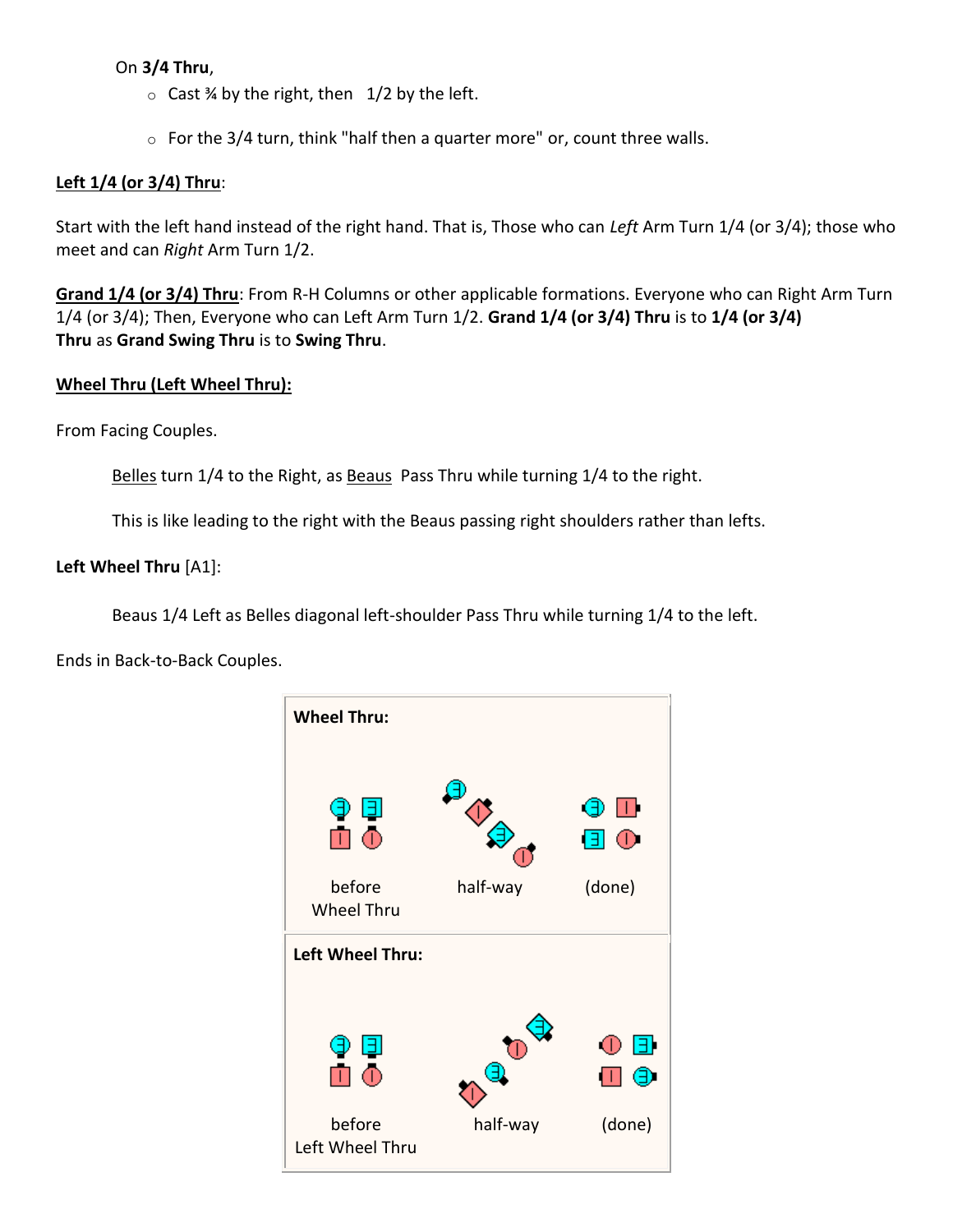- On **Wheel Thru**, everyone moves to the right. On **Left Wheel Thru**, everyone moves to the left.
- **Wheel Thru** is the same as **Lead Right** [Basic] except that the Beaus pass right-shoulders with each other instead of left-shoulders.
- Dancers often clap hands once while executing the call.

#### **Turn And Deal:**

From any Line of 4.

As one movement,

- 1) Turn toward the center of the line
- 2) Step ahead passing right shoulders (1/2 Tag)
- 3) Then turn 1/4 in place toward your initial turning direction.

(Think and chant: Turn, Step, Turn)

Ends in a 2 x 2.

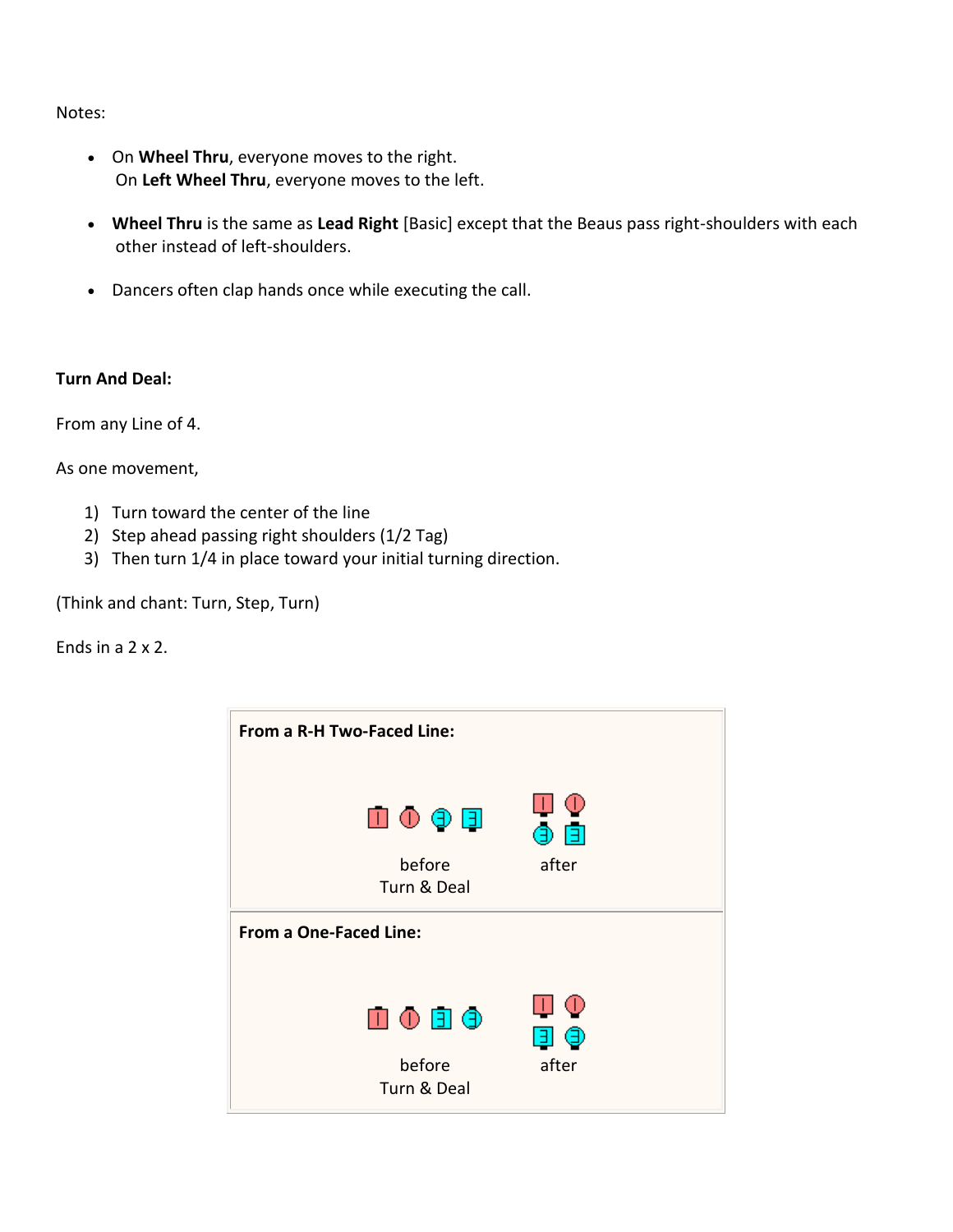.

- **Turn & Deal** is danced as one smooth flowing movement.
- **Turn & Deal** feels like a 1/2 Tag & Roll.
- Remember to pass *right*-shoulders with any dancers you meet.
- Drop hands with adjacent dancers and move *individually* toward the center of your Line.
- **Turn & Deal** has historically been fractionalized into thirds (mantra: Turn, Step, Turn).

Fractionalization of **Turn & Deal**:

- 1. Turn 1/4 in place toward the center of the line;
- 2. Passing right-shoulders, step forward to the 1/2 Tag position (a R-H Mini-Wave Box);
- 3. Turn 1/4 in place toward the same direction as the first turn 1/4.
- From a R-H Two-Faced Line (the most common starting formation), **Turn & Deal** is similar to **Wheel & Deal** except that the dancers move *individually* instead of as a Couple.

# Transfer The Column -- [A1

From Mini-Wave Columns.

First two dancers in the Column (#1 and #2) move forward in Single File around the outside of the other Column until parallel with the Center Box and then individually Face In (to end as a Couple) as the Last Two dancers (#3 and #4) Circulate (to form a Center Box) and Cast Off 3/4; all Extend.

Ends in Parallel Waves.

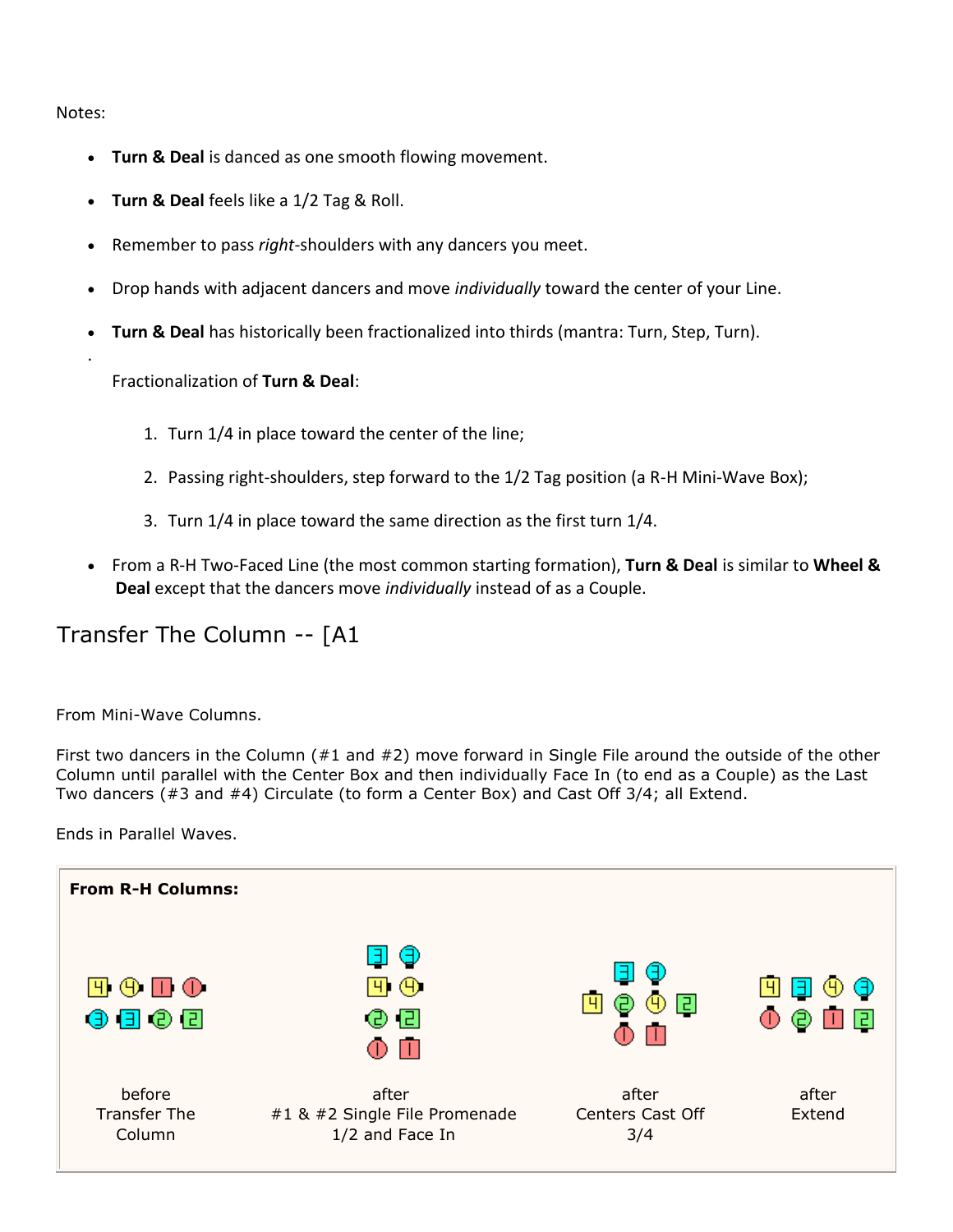

- Those doing the Cast Off 3/4 determine the handedness of the ending formation.
- The handedness of the Column at the begininng of the call is the same as the handedness of the resulting Wave.
- The Last Two dancers Circulate to *form a Box* before doing the Cast Off 3/4. It is important to form the Box first, because**Transfer The Column** is often called such that same sex does the Cast Off 3/4. Dancers who are on 'auto-pilot' tend to forget about the definition and just look for same sex for the Cast Off 3/4. This causes trouble when mixed sexes are supposed to meet in the Center. *If you always form a Box, you will always Cast Off 3/4 with the correct dancer.*

# Pass The Sea -- [A1]

From Facing Couples (or a R-H Wave).

Pass Thru; 1/4 In; Left Touch.

Ends in a L-H Wave.

Alternate definition:

Pass Thru; Face Your Partner; Left Step To A Wave.

**From Facing Couples:**